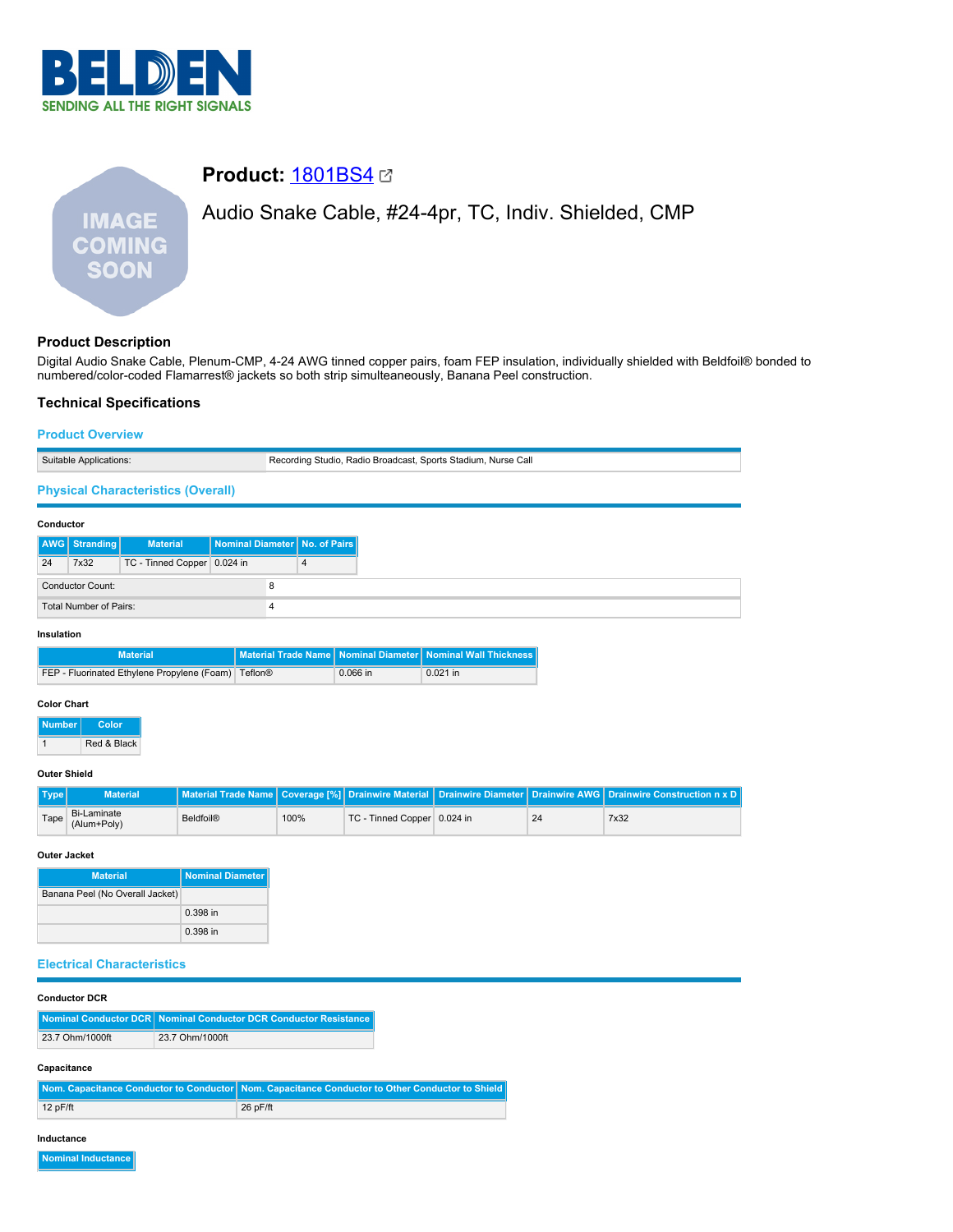# $0.18 \mu H/\text{ft}$

### **Impedance**

| Nominal Characteristic Impedance |
|----------------------------------|
| 110 Ohm                          |

### **High Frequency (Nominal/Typical)**

| <b>Frequency [MHz]</b> | <b>Nom. Insertion Loss</b> |
|------------------------|----------------------------|
| 0.384 MHz              | $0.82$ dB/100ft            |
| 0 7056 MHz             | 1 01 dB/100ft              |
| 0 768 MHz              | 1.02 dB/100ft              |
| 1 024 MHz              | 1.08 dB/100ft              |
| 1 4112 MHz             | 1 15 dB/100ft              |
| 1 536 MHz              | 1.16 dB/100ft              |
| 2 048 MHz              | 1 23 dB/100ft              |
| 28224 MHz              | 1.34 dB/100ft              |
| 3072 MHz               | 1.38 dB/100ft              |
| 4 096 MHz              | 1.58 dB/100ft              |
| 56448 MHz              | 1 79 dB/100ft              |
| 6 144 MHz              | 1.85 dB/100ft              |
| 8 192 MHz              | 2.05 dB/100ft              |
| 11.2896 MHz            | 2.34 dB/100ft              |
| 12.288 MHz             | 2.43 dB/100ft              |
| 24 576 MHz             | 3.33 dB/100ft              |

### **Delay**

| Nominal Velocity of Propagation (VP) [%] |
|------------------------------------------|
| 78%                                      |

## **High Frequency**

| <b>Frequency [MHz]</b> |  |
|------------------------|--|
| 0.384 MHz              |  |
| 0.7056 MHz             |  |
| 0.768 MHz              |  |
| 1.024 MHz              |  |
| 1.4112 MHz             |  |
| 1.536 MHz              |  |
| 2.048 MHz              |  |
| 2.8224 MHz             |  |
| 3.072 MHz              |  |
| 4.096 MHz              |  |
| 5.6448 MHz             |  |
| 6 144 MH <sub>7</sub>  |  |
| 8.192 MHz              |  |
| 11.2896 MHz            |  |
| 12.288 MHz             |  |
| 24.576 MHz             |  |
|                        |  |

### **Current**

**Max. Recommended Current [A]** 2.75 Amps per Conductor at 25°C

# **Voltage**

**UL Voltage Rating** 300 V RMS

## **Temperature Range**

| Installation Temperature Range:   | $0^{\circ}$ C To +60 $^{\circ}$ C |
|-----------------------------------|-----------------------------------|
| Operating Temperature Range:      | -20°C To +60°C                    |
| <b>Mechanical Characteristics</b> |                                   |
| Bulk Cable Weight:                | 56 lbs/1000ft                     |